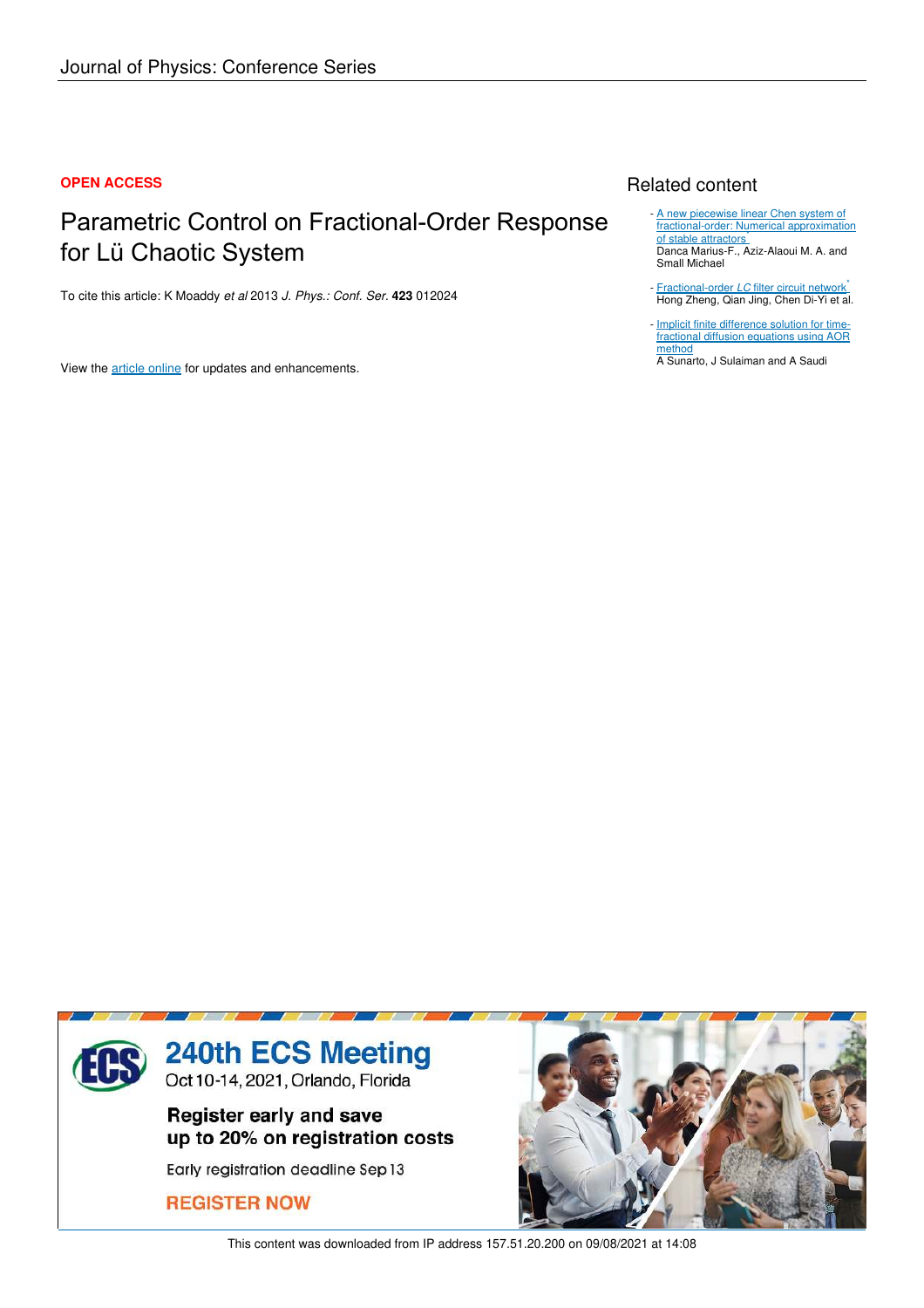# **Parametric Control on Fractional-Order Response for Lü Chaotic System**

**K Moaddy<sup>1</sup> , A. G. Radwan2,3, K. N. Salama<sup>4</sup> , S. Momani<sup>5</sup> and I. Hashim<sup>1</sup>**

<sup>1</sup>School of Mathematical Science, Univirsiti Kebangsaan Malaysia, 43600, Malaysia <sup>2</sup>NISC Research Center, Nile University, Cairo, Egypt

<sup>3</sup>Engineering Mathematics Dept., Faculty of Engineering, Cairo University, Egypt <sup>4</sup>Electrical Engineering Department, (KAUST), Thuwal, Kingdome of Saudi Arabia <sup>5</sup>Department of Mathematics, University of Jordan, 11942 Amman, Jordan

Corresponding author'se-mail:- [moaddy@yahoo.com](mailto:moaddy@yahoo.com)

**Abstract.** This paper discusses the influence of the fractional order parameter on conventional chaotic systems. These fractional-order parameters increase the system degree of freedom allowing it to enter new domains and thus it can be used as a control for such dynamical systems. This paper investigates the behaviour of the equally-fractional-order Lü chaotic system when changing the fractional-order parameter and determines the fractional-order ranges for chaotic behaviour. Five different parameter values and six fractional-order cases are discussed through this paper. Unlike the conventional parameters, as the fractional-order increases the system response begins with stability, passing by chaotic behaviour then reaches periodic response. As the system parameter  $\alpha$  increases, a shift in the fractional order is required to maintain chaotic response.Therefore, the range of chaotic response can be expanded or minimized by controlling the fractional-order parameter. The non-standard finite difference method is used to solve the fractional-order Lü chaotic system numerically to validate these responses.

#### **1. Introduction**

Recently, many natural systems which dynamics are complex can be modelled as chaotic dynamical systems which are extremely sensitive to the initial conditions as weather. The fundamentals of the chaotic system and some of its characteristics in integer and fractional-order domain were discussed in [1]. In addition, the impact of the chaotic systems become seriously once many chaotic responses have been implemented practically and especially on the transistor-level [2,3] which is suitable in the VLSI technologies. Many chaotic systems have been introduced last few decades as Lorenz, Rössler, and Lu chaotic systems with many applications such as in control, communication, and encryption.

 Integer calculus is considered a very narrow subset from fractional-calculus, which made it a must for dynamical systems to be generally re-discussed based on fractional-order differentiation due to the extra degrees of freedom, flexibility, and better characterization it offers During the last few decades, fractional calculus has become a powerful tool to describe the dynamics of complex systems which appear frequently in several branches of science and engineering. This generalization showed many new fundamentals which exist in the fractional-order domain and disappear in the integer-order case. One of the main goals for many applications is to discuss the effect of the fractional-order parameter on the system response where the results can be used in better description and control of these systems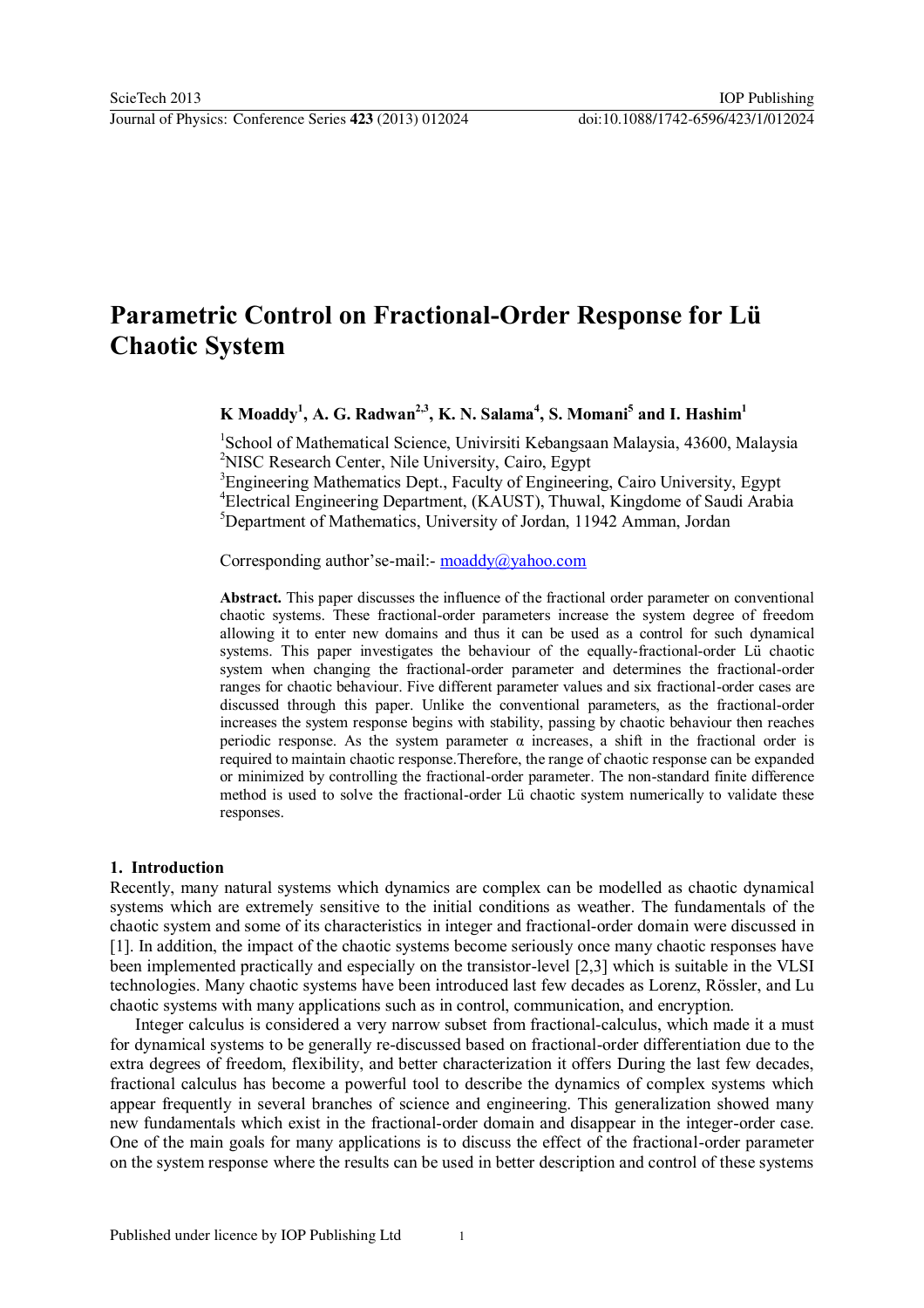in many applications. The characterization of real dynamical systems has proved to be superior to the fundamentals of traditional calculus; this opened the door for the use offractional calculus in numerous applications in the field of viscoelasticity, robotics, feedback amplifiers, electrical circuits, control theory, electro analytical chemistry, fractional multi-poles, chemistry and biological sciences [4-14]. For example the stability analysis of fractional-order systems has been discussed in [6], the fractional order PID controller became ubiquitous in industry as shown in [9 - 11], The behaviour of the fractional-order chaotic systems has been discussed in [13], and the modelling of some complex dynamics in biological tissues using fractional calculus in [14, 15].

 One of the main differences between the ordinary differential equation systems (integer order) and the corresponding fractional-order-differential equation systems is that, the definition of the fractional order system depends on the whole history of the responses instead of the finite memory in the integer case. Chaotic systems have a profound effect on their numerical solutions and are highly sensitive to time step sizes. Thus it is beneficial to find a reliable analytical tool to test its long-term accuracy and efficiency. Also hyper-chaotic systems have more complex dynamical behaviours because they are defined as chaotic systems with two positive Lyapunov exponents. In addition to the previous, since its discovery, chaotic synchronization has been applied in many different fields, including biological and physical systems, structural engineering, and ecological models [16].

 A great deal of effort has been directed recently in an attempt to find robust and stable numerical and analytical methods for solving fractional equations. Such as the fractional difference method [17], the Adomian decomposition method [18, 19], the variational iteration method [20] and the Adams-Bashforth-Moulton method [21-22].

 In this paper, the non-standard finite difference method (NSFD) [23-25] is implemented to give numerical solutions for various types of differential equations of integer and fractional orders [26-29]. NSFD has developed as an alternative method for solving a wide range of problems whose mathematical models involve algebraic, differential, biological, and chaotic systems. The technique has many advantages over the classical techniques, and provides an efficient numerical solution. The main aim of this paper is to study the proper fractional-order range in which the Lu system exhibits chaotic behaviour. Several cases are investigated for different orders and changing only a single system parameter. Stable, periodic and chaotic responses are shown for each system parameter but with different fractional order ranges.

## **2. Preliminaries and Notations**

In this section we give some basic definitions and properties of the fractional calculus theory and nonstandard discretization which will be used further in this paper.

#### 2.1. *Grünwald-Letnikov approximation.*

We will beginwith the single fractional differential equation, [26]

$$
D^{\alpha}x(t) = f(t, x(t)), T \ge t \ge 0, \ x(t_0) = x_0,
$$
\n(1)

where  $\alpha > 0$  and  $D^{\alpha}$  denotes the fractional derivative, defined by

$$
D^{\alpha}x(t) = J^{n-\alpha}D^n x(t),
$$
\n(2)

where  $n - 1 < \alpha \le n, n \in N$  and  $J^n$  in the n<sup>th</sup>-order Riemann – Liouville integral operator defined as

$$
J^{n}x(t) = \frac{1}{\Gamma(n)} \int_{0}^{t} (t - \tau)^{n-1} x(\tau) d\tau.
$$
 (3)

 To apply Mickens scheme, we have chosen the Grünwald-Letnikov method of approximation for the one-dimensional fractional derivative as follows: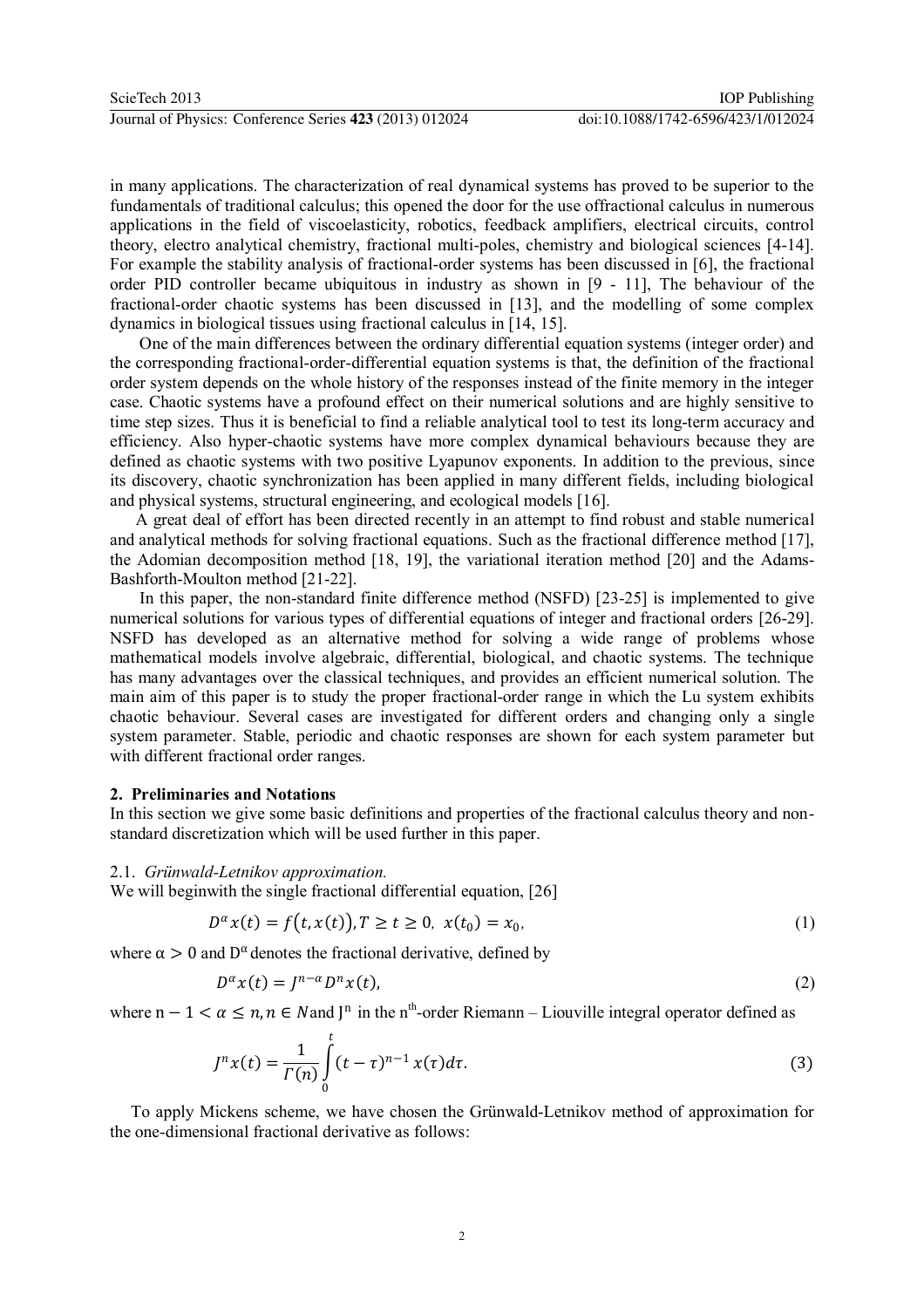Journal of Physics: Conference Series **423** (2013) 012024 doi:10.1088/1742-6596/423/1/012024

$$
\lim_{h \to 0} h^{-\alpha} \sum_{j=0}^{N} (-1)^{j} \binom{\alpha}{j} x(t - jh), \tag{4}
$$

where  $N = t/h$  and t denotes the integer part of t andhis the step size. Therefore, equation (4) isdiscretized as follow

$$
\sum_{j=0}^{n+1} c_j^{\alpha} x(t - jh) = f(t_n, x(t_n)), n = 1, 2, 3, \cdots,
$$
 (5)

where  $tn = nh$  and  $c_j^{\alpha}$  are the Grunwald-Letnikov coefficients defined as

$$
c_j^{\alpha} = \left(1 - \frac{1 + \alpha}{j}\right) c_{j-1}^{\alpha}, \text{ and } c_0^{\alpha} = h^{-\alpha}, j = 1, 2, 3, \cdots. \tag{6}
$$

#### 2.2. *Non-standard discretization*

We seek to obtain the NSFD solution for a system of fractional differential equations of the form

$$
D^{\alpha_1}(x) = f_1(x, y, z), \tag{7}
$$

$$
D^{\alpha_2}(y) = f_2(x, y, z), \tag{8}
$$

$$
D^{\alpha_3}(z) = f_3(x, y, z), \tag{9}
$$

where  $0 < \alpha \leq 1$ , and initial conditions  $x_0, y_0, z_0$ .

Applying the NSFD scheme by replacing the step size h by a function  $\varphi(h)$  and using the Grünwald-Letnikov discretization method, yields the following relations

$$
x_{n+1} = \frac{\left(-\sum_{j=1}^{n+1} c_j^{\alpha_1} x_{n+1-j} + f_1(x_{n+1}, y_n, z_n)\right)}{c_0^{\alpha_1}},\tag{10}
$$

$$
y_{n+1} = \frac{\left(-\sum_{j=1}^{n+1} c_j^{\alpha_2} y_{n+1-j} + f_2(x_{n+1}, y_{n+1}, z_n)\right)}{c_0^{\alpha_2}},\tag{11}
$$

$$
z_{n+1} = \frac{\left(-\sum_{j=1}^{n+1} c_j^{\alpha_3} z_{n+1-j} + f_3(x_{n+1}, y_{n+1}, z_{n+1})\right)}{c_0^{\alpha_3}},
$$
\n(12)

where  $c_0^{\alpha_i} = \varphi_i(h)^{-1}$  are functions of the step size  $h = \Delta t$ , with the following properties:

$$
\varphi_i(h) = h + O(h^2), \text{ where } h \to 0. \tag{13}
$$

Examples of functions  $\varphi_i(h)$  that satisfy (13) are: $h$ ,  $\sinh h$ ,  $\sinh h$ ,  $e^h - 1$ , and in most applications, the general choice of  $\varphi_i(h)$  is

$$
\frac{1-e^{-R_i h}}{R},\tag{14}
$$

the function  $R_i$  can be chosen as the following form

$$
R_i = max \left( \left. \frac{\partial f_i}{\partial x_i} \right|_{x = x_i} \right). \tag{15}
$$

 The nonlinear terms in system (10)-(12) can be in general being replaced by nonlocal discrete representations. For example,

$$
y^2 \approx y_k y_{k+1}, \tag{16}
$$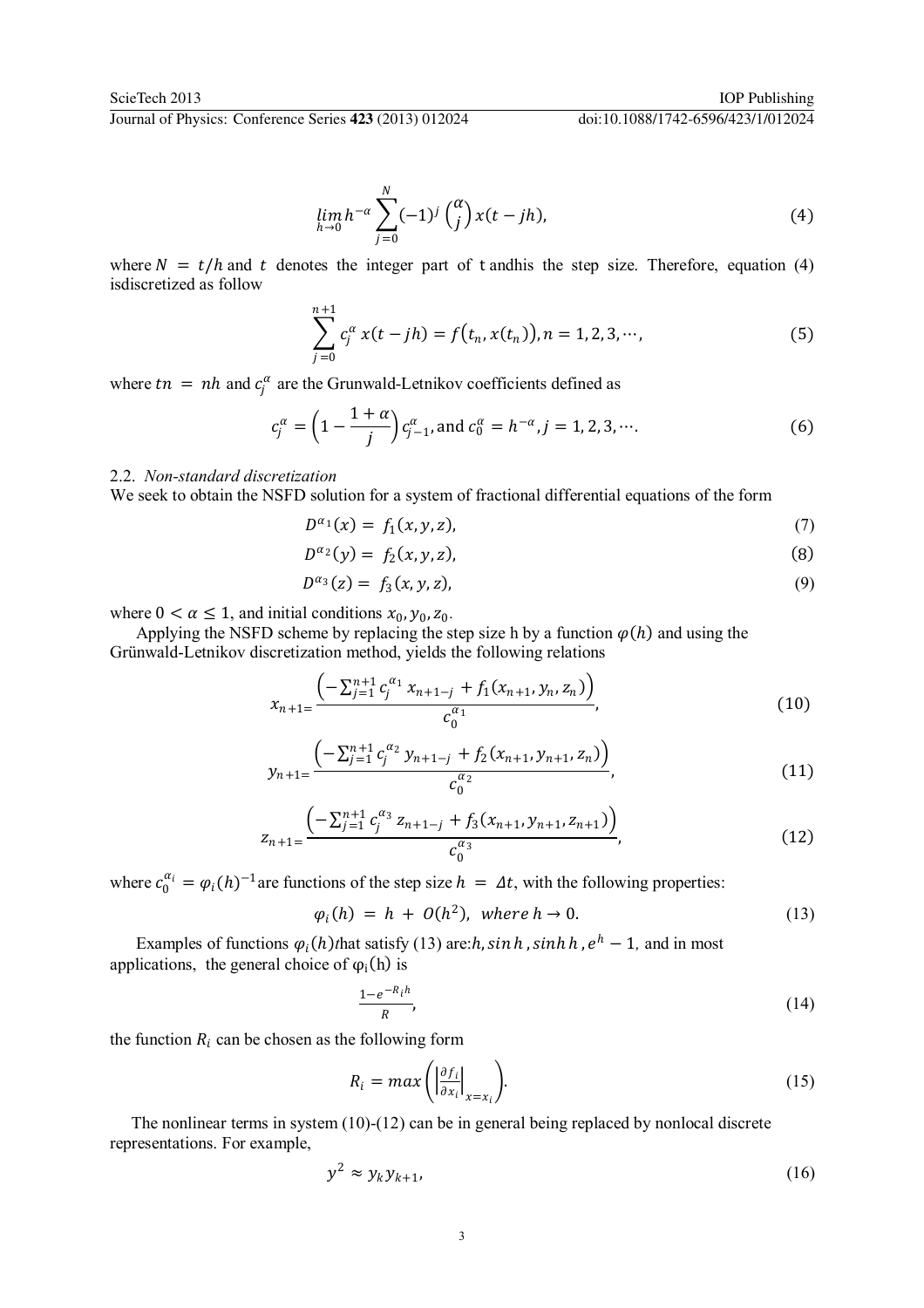Journal of Physics: Conference Series **423** (2013) 012024 doi:10.1088/1742-6596/423/1/012024

$$
xy \approx 2xy - xy \to 2x_{n+1}y_n - x_{n+1}y_{n+1},
$$
\n(17)

where

$$
h = \frac{T}{N}, t_n = nh, n = 0, 1, ..., N C Z^{+}.
$$
 (18)

## **3. NSFD Simulation Results**

 $n+1$ 

The Fractional order Lü system is the lowest-order chaotic system among all the chaotic systems [30]. The minimum effective dimension reported is 0.30. The system is given by

$$
D^{\alpha}x = a(y - x), \tag{19}
$$

$$
D^{\alpha} y = by -xy, \qquad (20)
$$

$$
D^{\alpha} z = xy - cz,\tag{21}
$$

where a, b, and c are the system parameters,  $(x, y, z)$  are the state variables, and  $\alpha$  is the fractional order. Now, we apply the NSFD to obtain the numerical solution for the fractional-order Lü system. Using the Grünwald-Letnikov discretization method and applying NSFD scheme by replacing the step size *h* by a function  $\varphi_i(h)$  and using the form in (16) and (17) for the nonlinear term xy the system  $(19)$  – $(21)$  yields

$$
\sum_{j=0}^{n+1} c_j^{\alpha} x(t - jh) = a(y(t_n) - x(t_n)),
$$
\n(22)

$$
\sum_{j=0}^{n+1} c_j^{\alpha} y(t-jh) = by(t_n) \cdot -(2x(t_{n+1})y(t_n) - x(t_{n+1})y(t_{n+1}) \,, \tag{23}
$$

$$
\sum_{j=0}^{n+1} c_j^{\alpha} z(t - jh) = 2x(t_{n+1})y(t_n),
$$
\n(24)

where  $x(t_0) = x_0$ ,  $y(t_0) = y_0$ , and  $z(t_0) = z_0$ . Doing some algebraic manipulation to systems (22)-(24), yields the following relations

$$
x(t_{n+1}) = \varphi^h \left( -\sum_{j=1}^{n+1} c_j^{\alpha} x(t-jh) a(y(t_n) - x(t_n)) \right), \tag{25}
$$

$$
y(t_{n+1}) = \frac{-\sum_{j=1}^{n+1} c_j^{\alpha} x(t-jh) + (b - 2x(t_{n+1}))y(t_n)}{c_0^{\alpha} - x(t_{n+1})},
$$
\n(26)

$$
z(t_{n+1}) = \varphi^h \left( -\sum_{j=1}^{n+1} c_j^{\alpha} z(t-jh) + 2x(t_{n+1})y(t_n) - x(t_{n+1})y(t_{n+1}) - cz(t_n) \right), \tag{27}
$$

where  $c_0^{\alpha} = \varphi^{-h}$  and we chose  $\varphi(h) = \sin h$  as a suitable function [26]. Conventionally when  $\alpha = 1$ , the system has two equilibrium points at  $(0,0,0)$  and  $(b, b, b^2/c)$  which depend on the parameters  $b$  and  $c$  only. The system exhibits chaotic behavior when the parameters set  $(a, b, c) = (36.0, 28.0, 3.0)$ . In the following simulations the effect of the parameter  $a$ ; which doesn't affect the equilibrium points;in addition to different values of the fractional-order parameter α will be studied for more than thirty cases to determine the region where chaotic responses appear.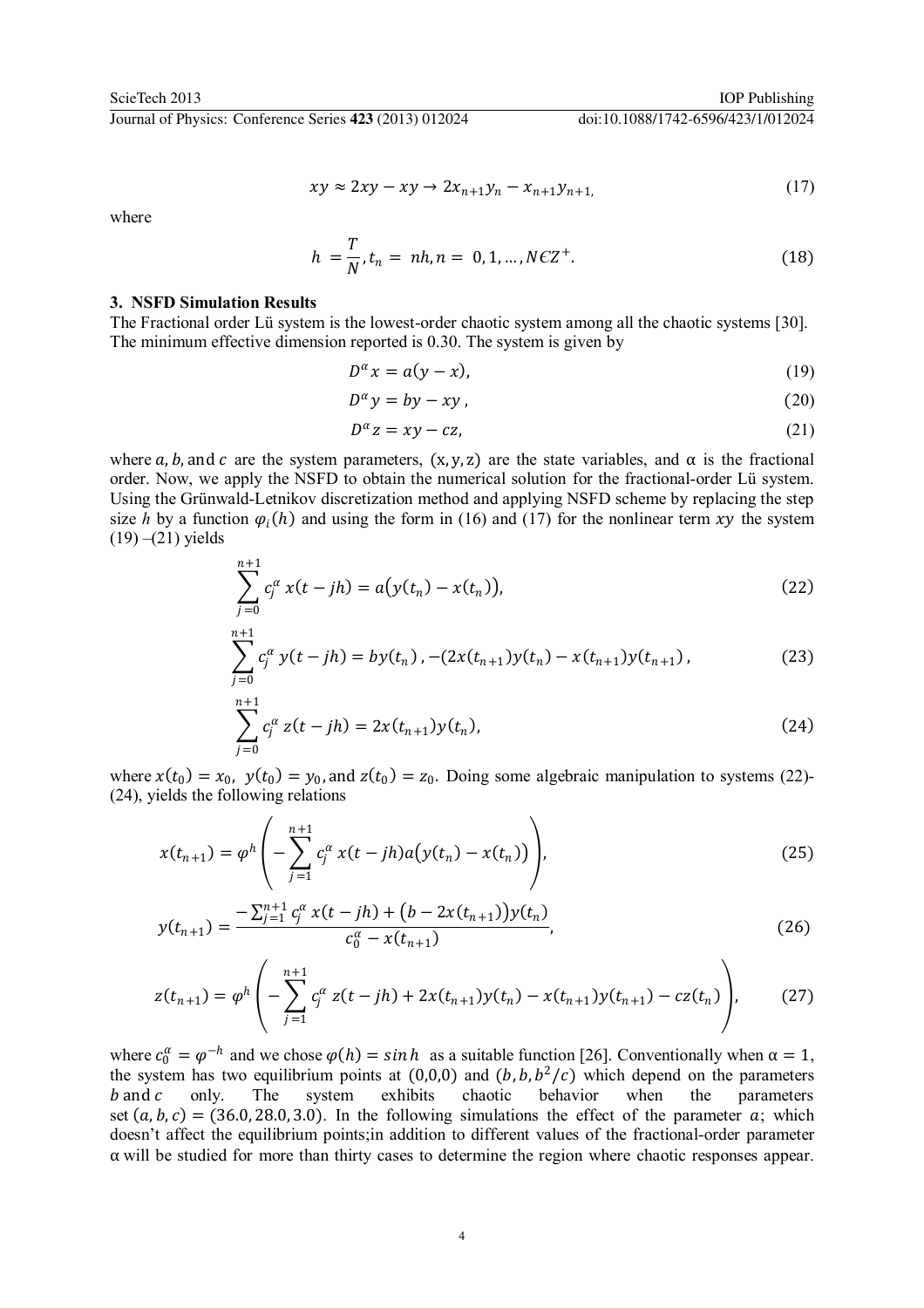



Figure 1 shows the system responses when  $\alpha = 19.5$  for two different fractional-orders. When  $\alpha$ less than 0.75 the system displays stable response. However, as  $\alpha$  increases to 0.75, the system behaves chaotically as shown in Fig.1(a). But for  $\alpha = 0.8$  and higher orders, the system response is periodic with period 1. Therefore, the system response will be chaotic around  $\alpha = 0.75$  with a small range.

As the system parameter a increases to 22 and when  $\alpha < 1$ , the system response and x time waveform pass by stable, chaotic, high-period, and single-period responses when the fractional-order  $\alpha$  equals to 0.75, 0.8, 0.85, and 0.9 cases as shown in Fig.2. Therefore, the range of the fractional-order α for chaotic response increases as the parameter a increases. In addition, when α = 0.85, the system is periodic with period 5 as shown in Fig. 2(c).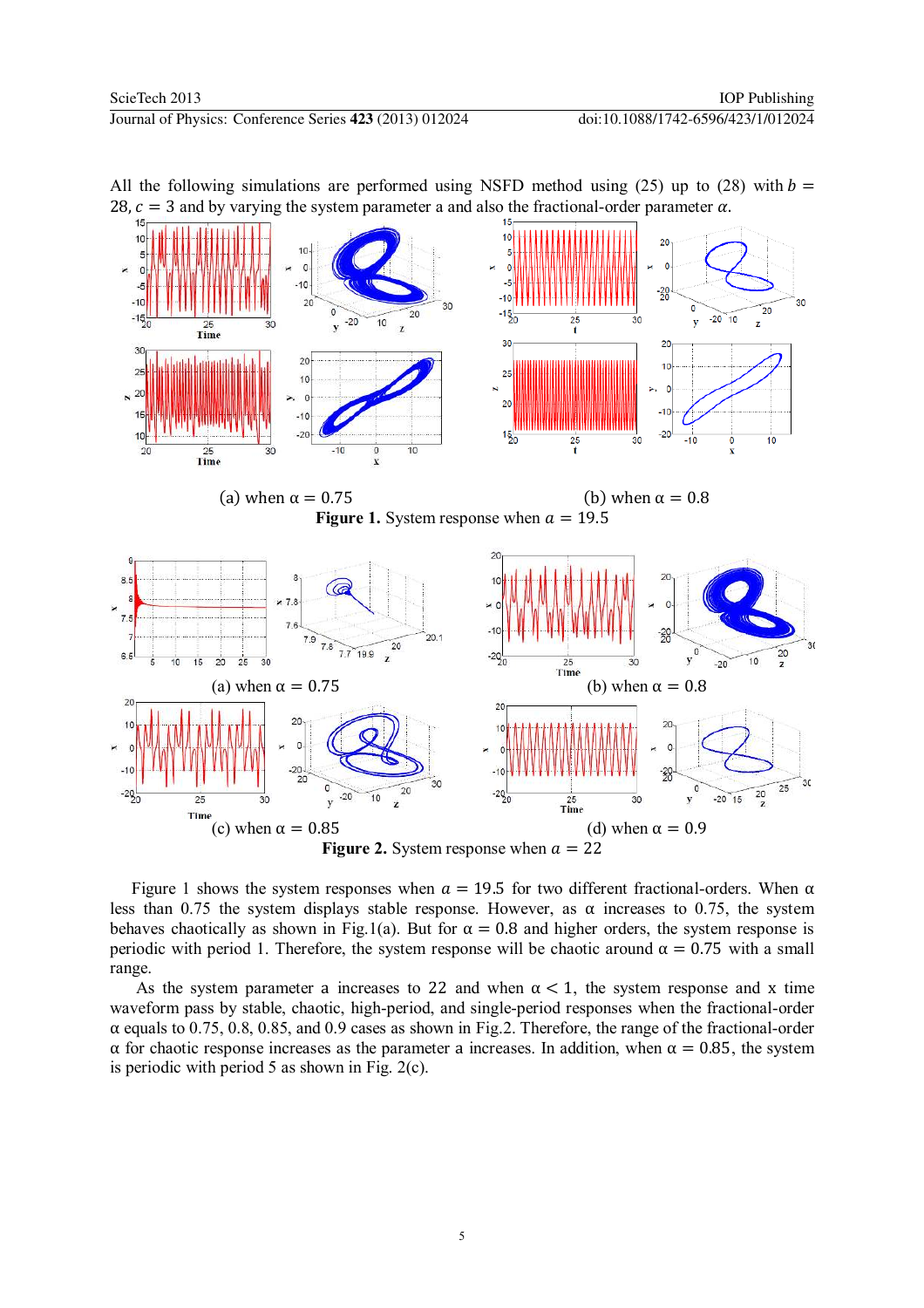

(c) when  $\alpha = 0.95$  (d) when  $\alpha = 1.0$ **Figure 4.** System response when  $a = 30$ 

 The responses when the system parameter aequals to 25 with different values of the fractional-order α are shown in Fig.3 where the range of chaotic responses increases and different periodic attractors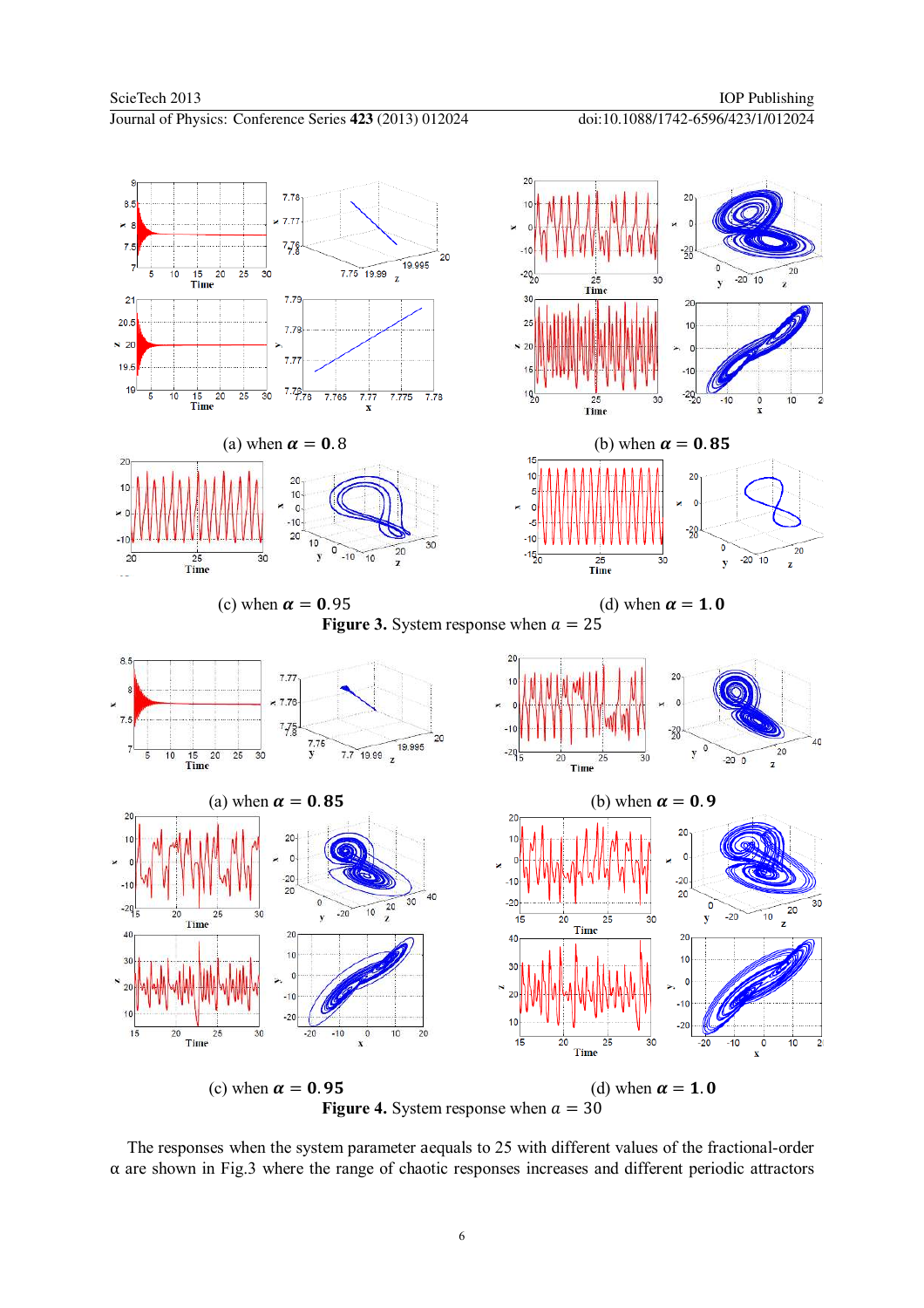will appear.

are obtained. Moreover, the range of the stable responses is shifted up and appears when  $\alpha = 0.8$  with the same equilibrium value as the previous case when  $a = 19.5$ . The system shows chaotic responses and high periods when the fractional-order  $\alpha$  belongs to the interval from 0.85 up to 0.95.

Similarly, as the system parameter a increases the chaotic response is shifted up as shown in Fig. 4 and figure 5 with the same equilibrium point. While when  $a = 30$ , the system becomes stable where  $\alpha$  is less than or equal to 0.85 and the chaotic response starts to appear in the range [0.9, 1.0] as shown in Fig. 4. In this case the periodic response is expected to exist when the fractional-order  $\alpha > 1$ . When  $\alpha = 36$ , the system will be stable up to  $\alpha = 0.9$  and the chaotic response appears when  $\alpha = 1.0$  which is the conventional case.



From the previous figures, we can conclude the results in Table 1, where the chaotic responses appear for a wide range of the system parameter abut in different ranges of the fractional-order parameterα. Therefore, as a increases the range of  $\alpha$  for chaotic response increases and is shifted down. Moreover, it is expected that the Lü system can behave chaotically for larger values of  $a > 36$  but with fractional-order  $\alpha > 1$ . In addition, as the range of  $\alpha$  increases, more cases of high-periodic responses

| Table 1. System performance versus the parameters |
|---------------------------------------------------|
|---------------------------------------------------|

| a               | 19.5                | 22                  | 25                  | 30            | 36            |
|-----------------|---------------------|---------------------|---------------------|---------------|---------------|
| $\alpha$ < 7.5  | <b>Stable</b>       | Stable              | Stable              | Stable        | <b>Stable</b> |
| $\alpha = 7.5$  | Chaotic             | Stable              | Stable              | Stable        | <b>Stable</b> |
| $\alpha = 0.8$  | Period1             | Chaotic             | <b>Stable</b>       | Stable        | Stable        |
| $\alpha = 0.85$ | Period1             | Period <sub>5</sub> | Chaotic             | <b>Stable</b> | <b>Stable</b> |
| $\alpha = 0.9$  | Period1             | Period1             | Chaotic             | Chaotic       | Stable        |
| $\alpha = 0.95$ | Period <sub>1</sub> | Period <sub>1</sub> | Period <sub>3</sub> | Chaotic       | Chaotic       |
| $\alpha = 1.0$  | Period1             | Period1             | Period1             | Chaotic       | Chaotic       |

Figure 6 shows the response in the case when  $\alpha = 0.8$  and with time varying parameter  $\alpha = 22 +$  $3\sin(0.025\pi t)$ . It is clear that at the beginning when a close to 22, the system response behave chaotically and as a increases close to 25 the system response changed into stable then back to chaotic in the middle cycle where a back close to 22. Moreover, when the system parameter a reaches its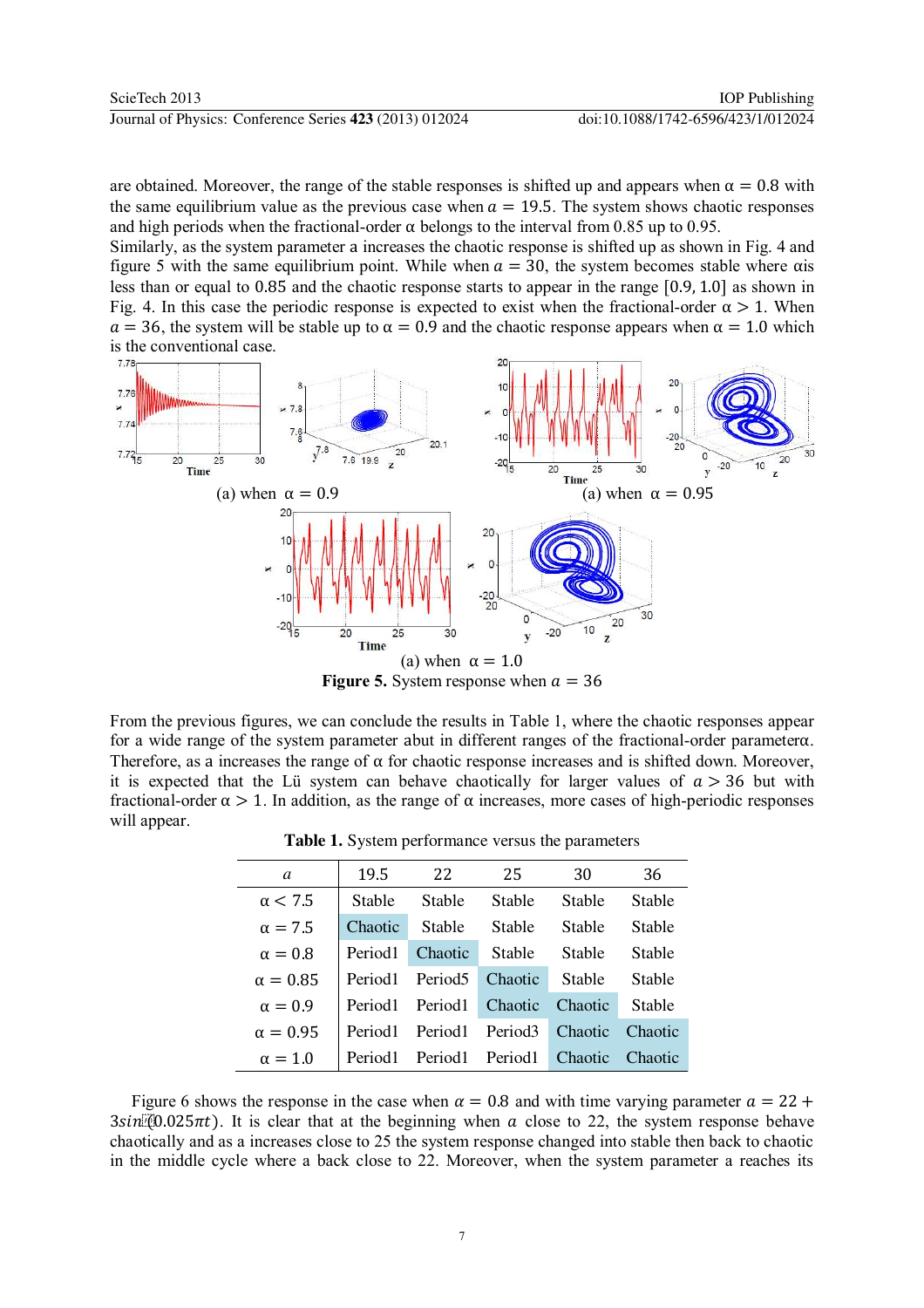

minimum value 19, the system become periodic as shown in the last interval of Fig.6. Therefore, this figure shows the continuous behaviour of the system when a changed smoothly with time.

**Figure 6.** The x response when  $\alpha = 0.8$  with time variant parameter  $a = 22 + 3\sin(\theta) \cdot 0.025\pi t$ .

## **4. Conclusion**

This paper studied the fractional-order Lü system with different system parameters and for equal fractional-orders. As the parameter a increases, the system behaviour changes and a higher fractionalorder is needed to get similar response. Thus, the conventional integer system with stable responses can be chaotic forlower fractional-orders under the same circuit parameters. Moreover, for each fixed set of parameters, there is a range of fractional-ordersat which the response is stable, chaotic, and periodic. More than thirty cases have been investigated and simulated using the non-standard finite difference scheme to validate the smooth and gradual change in the system response as the system parameter a or the fractional-order parameter  $\alpha$  is changed smoothly with time.

# **References**

- [1] Zaslavsky M 2002 Chaos, fractional kinetics, and anomalous transport, *Phys. Rep.* **371** 461**–**580
- [2] Radwan A G, Soliman A M and EL-sedeek A L 2003 An inductorless CMOS realization of Chua's circuit *Chaos, Sol. & Fract.* **18** 149**–**158
- [3] Radwan A G, Soliman A M and EL-sedeek A L 2004 MOS realization of the modified Lorenz chaotic system *Chaos, Sol. & Fract.* **21** 553**–**561
- [4] Baleanu D, Diethelm K, Scalas E and Trujillo J 2009 *Fractional Calculus Model and Numerical Methods* (World Scientific)
- [5] Heymans N and Podlubny I 2005 Physical interpretation of initial conditions for fractional differential equations with Rieman-Liouville fractional derivatives *Rheol. Acta* **45** 765**–**771
- [6] Radwan A G ,Moaddy K and Momani S 2011 Stability and nonstandard finite difference method of the generalized Chua's circuit *Comput. Math. Appl.* **62** 961**–**970
- [7] Radwan A G, Shamim A and Salama K N 2011 Theory of Fractional-order Elements Based Impedance Matching Networks *IEEE Micro. Wire. Compo. Lett.* **21** 120**–**122
- [8] Radwan A G, Soliman A M, Elwakil A S 2007 *Proc. Int. Conf on Microelectronics* (ICM) 91**–** 94
- [9] Li Y, Chen Y and Ahn H 2011 Fractional order iterative learning control for fractional-order linear systems, *Asian J. of Cont.* **13** 54**–**63
- [10] Chen Y, Petras I and Xue D 2009 Fractional Order Control A Tutorial, Proc. *American Control Conf.* 1397**–**1411